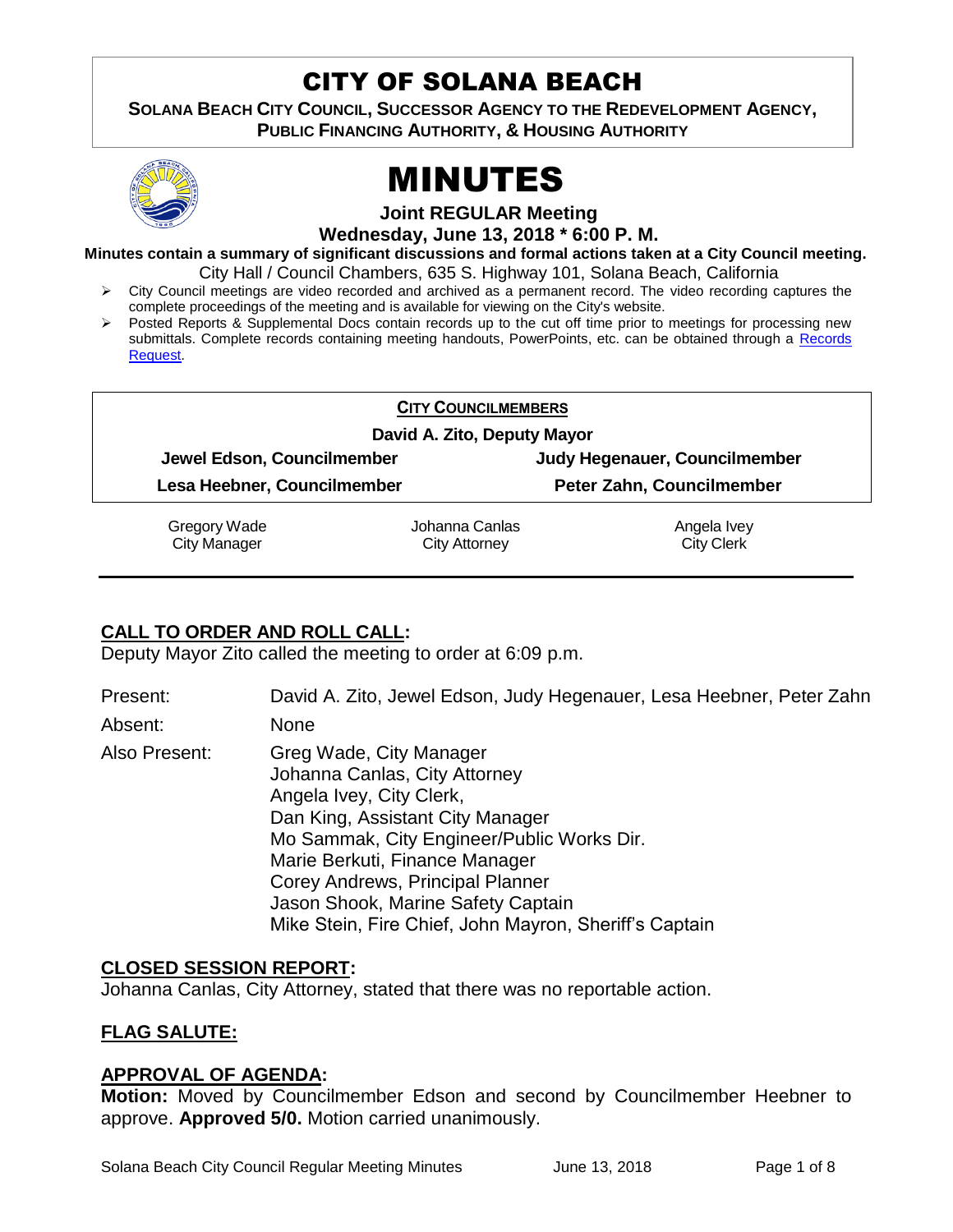**PRESENTATIONS:** Ceremonial items that do not contain in-depth discussion and no action/direction. League of American Bicyclists – Bike Friendly City Certificate

#### **ORAL COMMUNICATIONS:**

This portion of the agenda provides an opportunity for members of the public to address the City Council on items relating to City business and not appearing on today's agenda by submitting a speaker slip (located on the back table) to the City Clerk. Comments relating to items on this evening's agenda are taken at the time the items are heard. Pursuant to the Brown Act, no action shall be taken by the City Council on public comment items. Council may refer items to the City Manager for placement on a future agenda. The maximum time allotted for each presentation is THREE MINUTES (SBMC 2.04.190). Please be aware of the timer light on the Council Dais.

Lane Sharman spoke about his appreciation of Council's engagement in community energy, that he got it off the ground in 2011, to consider conducting a public workshop or presentation going beyond the choice and rates and more on renewable energy,

Pat Tirona (time donated by Renee Hanson, Jim Gilmore) spoke about the generous grant received from the City that provided a robust magazine journal and newspaper collection for the library, as well purchasing popular books and DVDs, the Sheriff's Meet and Greet event, and the change in the library hours next week.

Renee Hansen spoke about the City's contribution to their collection including new DVDs for their special reading challenge program party, the summer learning program starting up on Thursdays.

Jim Gilmore spoke about the Coding program, which would teach middle-schoolers.

Cat, London, Gilbert, Ella Engleberg, Sofia Engleberg spoke about their appreciation for the City's interest in adding the crossing guards to their Work Plan and were hopeful that Council could help them work with the school district to have something in place for August.

Tracy Richmond spoke about serving on the Parks and Recreation Commission, and that he had been searching for pocket parks through the City and had identified one suitable site in the 4-500 block of Glenmont on the reservoir property that would be an ideal site for a public park. He said that he had contacted Michael Bartlet, General Manager, who indicated that a process between the City Council and his Board and Committee would need to take place and asked to add it to a future agenda.

Deputy Mayor Zito recessed the meeting for a break.

#### **COUNCIL COMMUNITY ANNOUNCEMENTS / COMMENTARY:**

*An opportunity for City Council to make brief announcements or report on their activities. These items are not agendized for official City business with no action or substantive discussion.*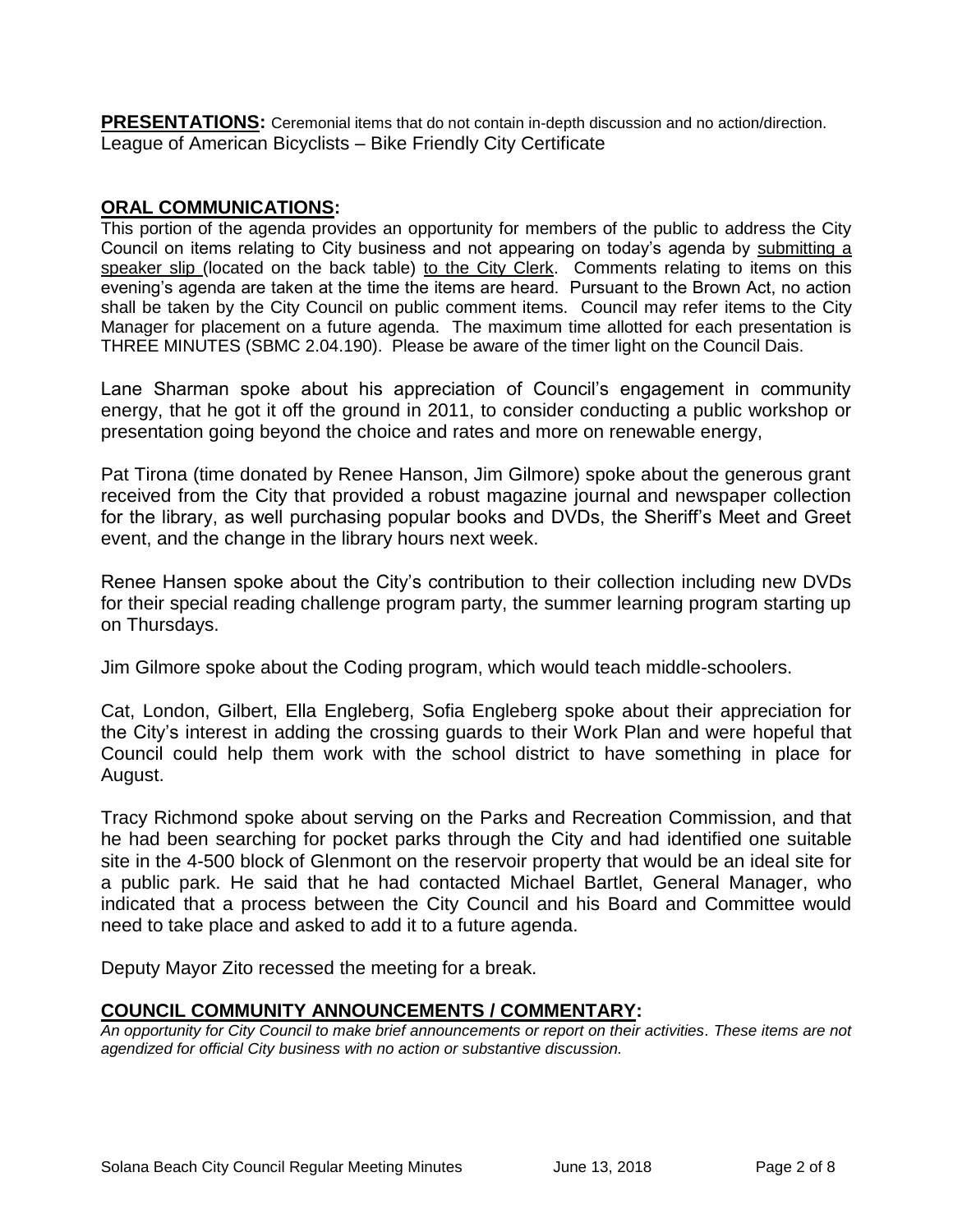# **A. CONSENT CALENDAR:** (Action Items) (A.1. - A.7.)

Items listed on the Consent Calendar are to be acted in a single action of the City Council unless pulled for discussion. Any member of the public may address the City Council on an item of concern by submitting to the City Clerk a speaker slip (located on the back table) before the Consent Calendar is addressed. Those items removed from the Consent Calendar by a member of the Council will be trailed to the end of the agenda, while Consent Calendar items removed by the public will be discussed immediately after approval of the Consent Calendar.

# **A.1. Register Of Demands.** (File 0300-30)**.**

Recommendation: That the City Council

1. Ratify the list of demands for May 5-18, 2018.

#### [Item A.1. Report \(click here\)](https://solanabeach.govoffice3.com/vertical/Sites/%7B840804C2-F869-4904-9AE3-720581350CE7%7D/uploads/Item_A.1._Report_(click_here)_6-13-18.PDF)

*Posted Reports & Supplemental Docs contain records up to the cut off time, prior to the start of the meeting, for processing new submittals. The final official record containing handouts, PowerPoints, etc. can be obtained through a Records Request to the City Clerk's Office.* **Motion:** Moved by Councilmember Edson and second by Councilmember Heebner to approve. **Approved 5/0.** Motion carried unanimously.

# **A.2. General Fund Adopted Budget for Fiscal Year 2017-2018 Changes.** (File 0330-30)

Recommendation: That the City Council

1. Receive the report listing changes made to the Fiscal Year 2017-2018 General Fund Adopted Budget.

#### [Item A.2. Report \(click here\)](https://solanabeach.govoffice3.com/vertical/Sites/%7B840804C2-F869-4904-9AE3-720581350CE7%7D/uploads/Item_A.2._Report_(click_here)_6-13-18.PDF)

*Posted Reports & Supplemental Docs contain records up to the cut off time, prior to the start of the meeting, for processing new submittals. The final official record containing handouts, PowerPoints, etc. can be obtained through a Records Request to the City Clerk's Office.* **Motion:** Moved by Councilmember Edson and second by Councilmember Heebner to approve. **Approved 5/0.** Motion carried unanimously.

# **A.3. Work Plan Fiscal Year 2018/19 Adoption.** (File 0410-80)

Recommendation: That the City Council

1. Consider and adopt the final Fiscal Year 2018/2019 Work Plan.

[Item A.3. Report \(click here\)](https://solanabeach.govoffice3.com/vertical/Sites/%7B840804C2-F869-4904-9AE3-720581350CE7%7D/uploads/Item_A.3._Report_(click_here)_6-13-18.pdf)

[Item A.3. Supplemental Docs \(Updated 6-13 at 1:15pm\)](https://solanabeach.govoffice3.com/vertical/Sites/%7B840804C2-F869-4904-9AE3-720581350CE7%7D/uploads/A.3._Supplemental_Docs_(updated_6-13_at_115pm).pdf) 

*Posted Reports & Supplemental Docs contain records up to the cut off time, prior to the start of the meeting, for processing new submittals. The final official record containing handouts, PowerPoints, etc. can be obtained through a Records Request to the City Clerk's Office.* **Motion:** Moved by Councilmember Edson and second by Councilmember Heebner to approve. **Approved 5/0.** Motion carried unanimously.

## **A.4. Payment of the North County Dispatch JPA (North Comm) CalPERS Unfunded Accrued Liability.** (File 0150-76)

Recommendation: That the City Council

1. Adopt **Resolution 2018-068** authorizing the lump sum payment of the CalPERS UAL for North Comm in the amount of \$61,291 in Fiscal Year 2017/18.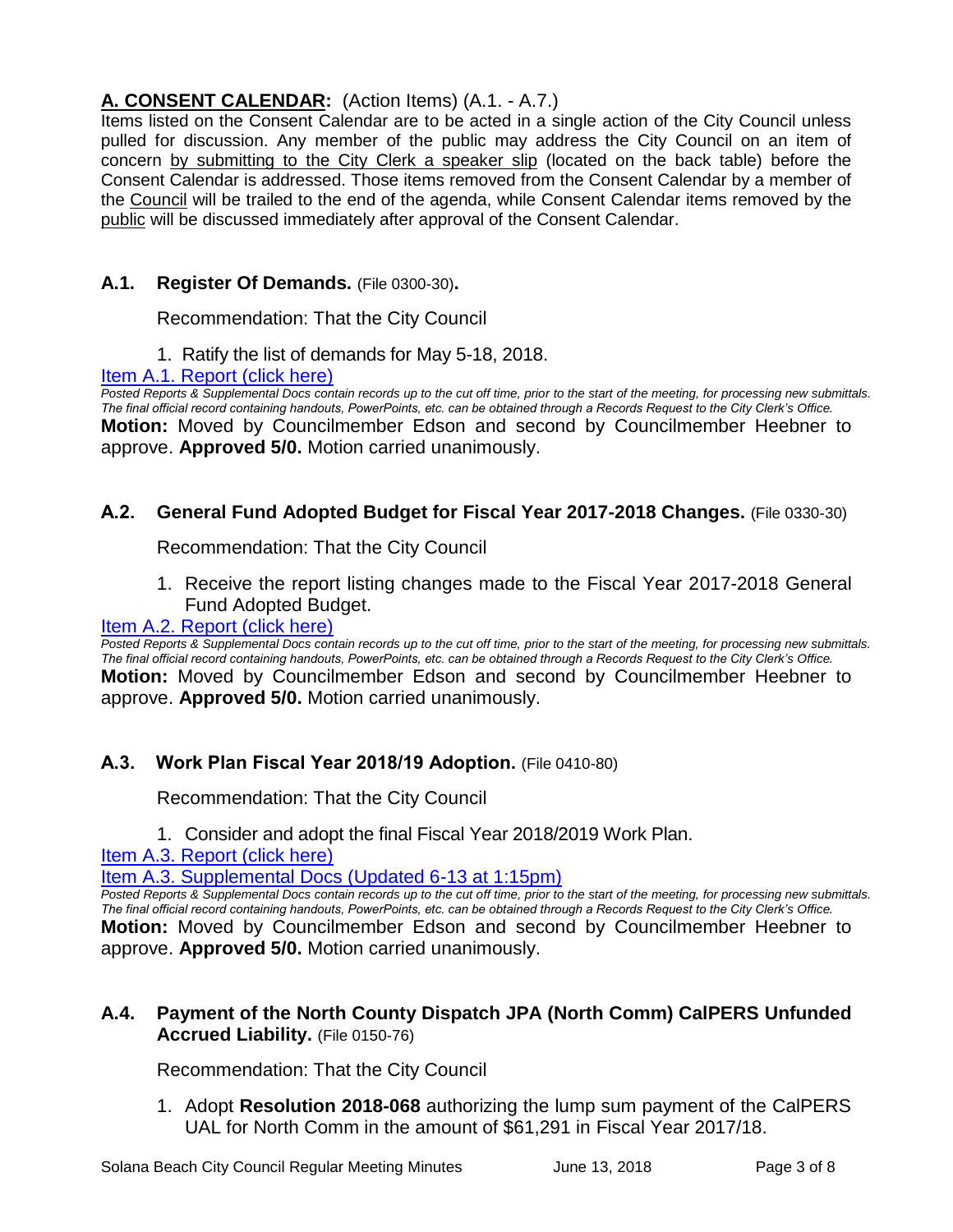#### [Item A.4. Report \(click here\)](https://solanabeach.govoffice3.com/vertical/Sites/%7B840804C2-F869-4904-9AE3-720581350CE7%7D/uploads/Item_A.4._Report_(click_here)_6-13-18.pdf)

*Posted Reports & Supplemental Docs contain records up to the cut off time, prior to the start of the meeting, for processing new submittals. The final official record containing handouts, PowerPoints, etc. can be obtained through a Records Request to the City Clerk's Office.*

**Motion:** Moved by Councilmember Edson and second by Councilmember Heebner to approve. **Approved 5/0.** Motion carried unanimously.

#### **A.5. Appropriations Limit Fiscal Year 2018/19.** (File 0330-60)

Recommendation: That the City Council

1. Adopt **Resolution 2018-060**, establishing the FY 2018/19 Appropriations Limit in accordance with Article XIIIB of the California Constitution and Government Code Section 7910 and choosing the County of San Diego's change in population growth to calculate the Appropriations Limit.

#### [Item A.5. Report \(click](https://solanabeach.govoffice3.com/vertical/Sites/%7B840804C2-F869-4904-9AE3-720581350CE7%7D/uploads/Item_A.5._Report_(click_here)_6-13-18.PDF) here)

*Posted Reports & Supplemental Docs contain records up to the cut off time, prior to the start of the meeting, for processing new submittals. The final official record containing handouts, PowerPoints, etc. can be obtained through a Records Request to the City Clerk's Office.* **Motion:** Moved by Councilmember Edson and second by Councilmember Heebner to approve. **Approved 5/0.** Motion carried unanimously.

#### **A.6. Fire Benefit Fee Fiscal Year (FY) 2018/19.** (File 0390-23)

Recommendation: That the City Council

- 1. **Resolution 2018-061**:
	- a. Setting the FY 2018/19 Fire Benefit Fee at \$10.00 per unit, and
	- b. Approving the Fee for levying on the tax roll.

#### [Item A.6. Report \(click here\)](https://solanabeach.govoffice3.com/vertical/Sites/%7B840804C2-F869-4904-9AE3-720581350CE7%7D/uploads/Item_A.6._Report_(click_here)_6-13-18.PDF)

*Posted Reports & Supplemental Docs contain records up to the cut off time, prior to the start of the meeting, for processing new submittals. The final official record containing handouts, PowerPoints, etc. can be obtained through a Records Request to the City Clerk's Office.* **Motion:** Moved by Councilmember Edson and second by Councilmember Heebner to approve. **Approved 5/0.** Motion carried unanimously.

#### **A.7. Municipal Improvement Districts Benefit (MID) Fees Fiscal Year (FY) 2018/19.** (File 0495.20)

Recommendation: That the City Council

- 1. Approve **Resolution 2018-062**, setting the Benefit Charges for MID No. 9C, Santa Fe Hills, at \$232.10 per unit for FY 2018/19.
- 2. Approve **Resolution 2018-063**, setting the Benefit Charges for MID No. 9E, Isla Verde, at \$68.74 per unit for FY 2018/19.
- 3. Approve **Resolution 2018-064**, setting the Benefit Charges for MID No. 9H, San Elijo Hills # 2, at \$289.58 per unit for FY 2018/19.
- 4. Approve **Resolution 2018-065**, setting the Benefit Charges for MID No. 33, Highway 101/Railroad Right-of-Way, at \$3.12 per unit for FY 2018/19.

[Item A.7. Report \(click here\)](https://solanabeach.govoffice3.com/vertical/Sites/%7B840804C2-F869-4904-9AE3-720581350CE7%7D/uploads/Item_A.7._Report_(click_here)_6-13-18.PDF)

*Posted Reports & Supplemental Docs contain records up to the cut off time, prior to the start of the meeting, for processing new submittals. The final official record containing handouts, PowerPoints, etc. can be obtained through a Records Request to the City Clerk's Office.*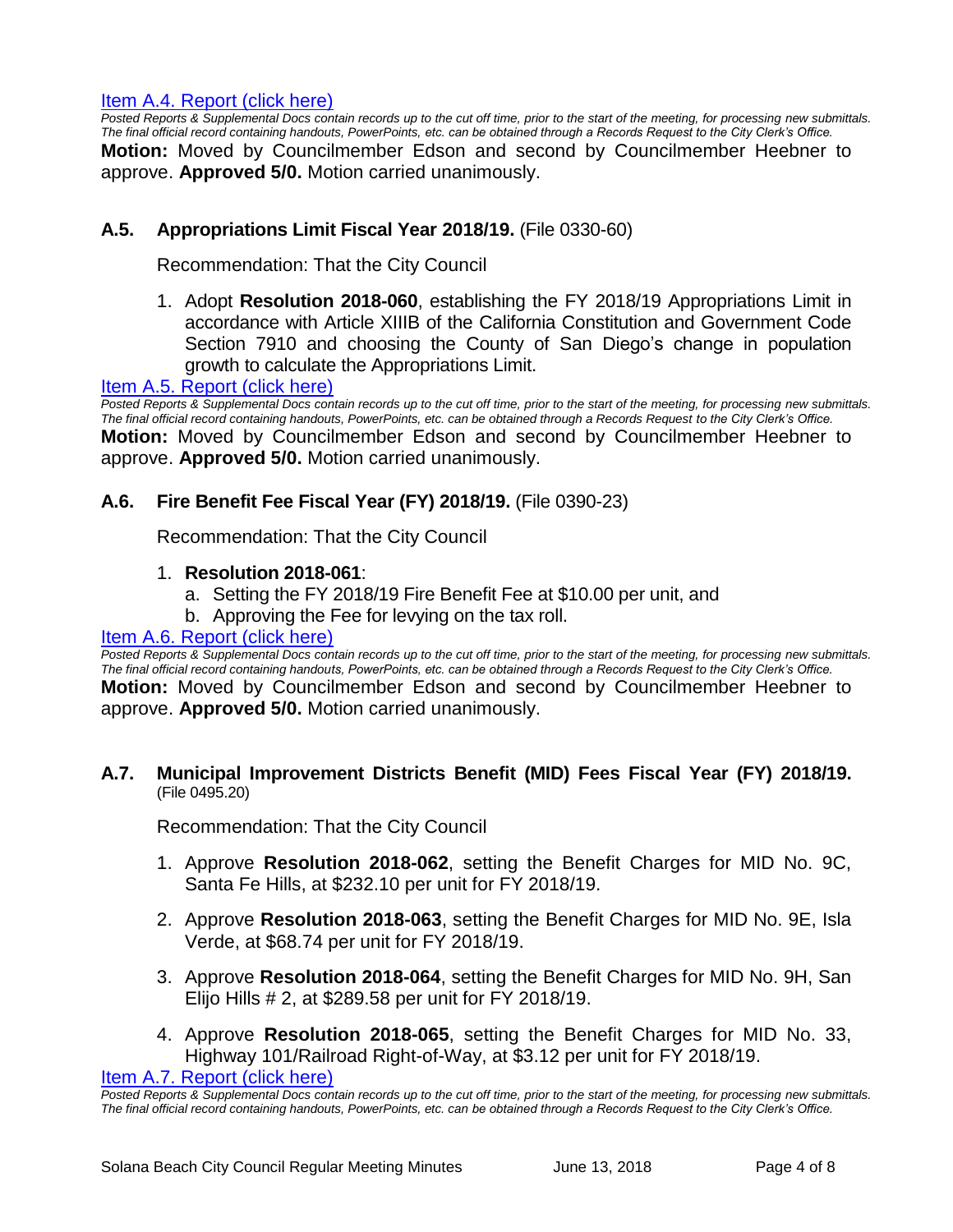**Motion:** Moved by Councilmember Edson and second by Councilmember Heebner to approve. **Approved 5/0.** Motion carried unanimously.

# **B. PUBLIC HEARINGS:** (B.1.)

This portion of the agenda provides citizens an opportunity to express their views on a specific issue as required by law after proper noticing by submitting a speaker slip (located on the back table) to the City Clerk. After considering all of the evidence, including written materials and oral testimony, the City Council must make a decision supported by findings and the findings must be supported by substantial evidence in the record. An applicant or designees for a private development/business project, for which the public hearing is being held, is allotted a total of fifteen minutes to speak, as per SBMC 2.04.210. A portion of the fifteen minutes may be saved to respond to those who speak in opposition. All other speakers have three minutes each. Please be aware of the timer light on the Council Dais.

#### **B.1. Public Hearing: Consider Introduction (1st Reading) of Ordinance 487 Amending the Highway 101 Specific Plan – Specific Plan Amendment No. 17- 18-09.** (File 0600-70)

Recommendation: That the City Council

1. Consider introduction (1<sup>st</sup> reading) of **Ordinance 487** amending the Highway 101 Specific Plan.

## [Item B.1. Report \(click here\)](https://solanabeach.govoffice3.com/vertical/Sites/%7B840804C2-F869-4904-9AE3-720581350CE7%7D/uploads/Item_B.1._Report_(click_here)_6-13-18.PDF)

[Item B.1. Supplemental Docs \(Updated 6-13 at 3:00pm\)](https://solanabeach.govoffice3.com/vertical/Sites/%7B840804C2-F869-4904-9AE3-720581350CE7%7D/uploads/B.1._Supplemental_Docs_(Updated_6-13_at_300pm).pdf)

*Posted Reports & Supplemental Docs contain records up to the cut off time, prior to the start of the meeting, for processing new submittals. The final official record containing handouts, PowerPoints, etc. can be obtained through a Records Request to the City Clerk's Office.*

Greg Wade, City Manager, introduced the item.

Joe Lim, Community Development Dir., presented a PowerPoint (on file).

Deputy Mayor Zito opened the public hearing.

Cindi Clemons said that reducing the maximum height of buildings to 26 ft. is necessary to maintain the character and charm of the City, making exceptions only to hotels, her concern about the 3-story building on Plaza because it blocked the ocean view and that adding rooftop decks should be limited to single story structures only because with patio furniture and potted plants it appears to be a 2nd story.

Richard Hendlin said he supported Ordinance 487, that the changes to the Highway 101 Specific Plan would benefit the citizens of the community, that it was an important land use decision, and agreed with Cindi Clemons on limiting rooftop decks to first floor only.

Brad Jacobs said he supported the Specific Plan that the community had charm and great location and that the restrictions would provide builders with the clarity to allow them to plan projects that would be profitable in a controlled manner.

Gary Martin said he supported the proposed amendment to the Highway 101 Specific Plan, the issue was what should it look like in the future, what was the right scale to make Solana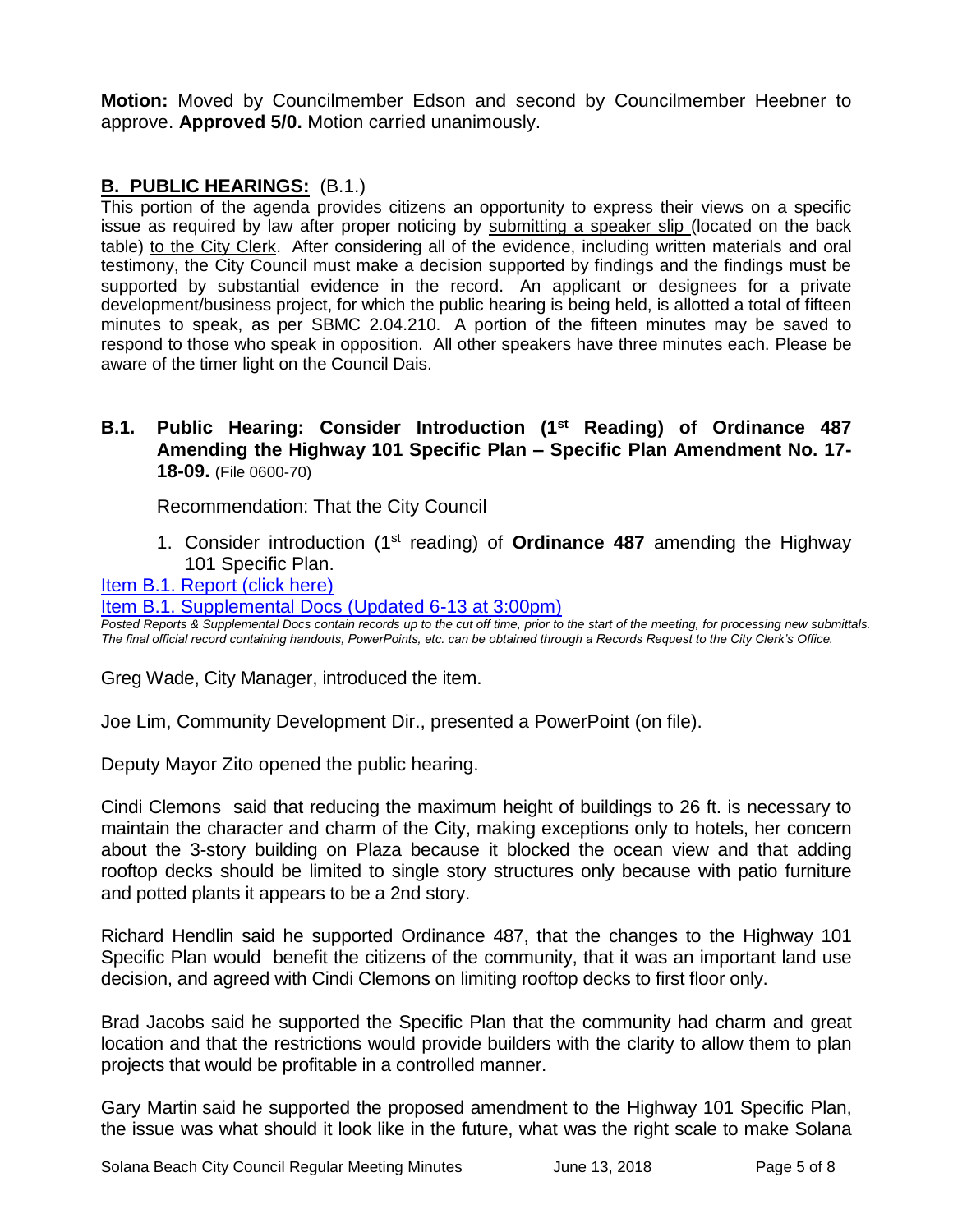Beach a great place for residents and for destination and retail customers, that preserving the character of the City by looking at the scale of the buildings and the maximum height was a good way to accomplish that, the height limitation on South Cedros had not hurt businesses, and that he submitted a letter regarding rooftop decks for Council consideration.

Kelly Harless spoke about her support for the plan, that it was a good balance and the reason developers were flocking to Solana Beach, and the 3-story height exception for hotels/motels west of the Highway 101 and the potential block of ocean view.

Tracy Richmond said he supported the proposed amendments, to prohibit rooftop decks, preserve the eclectic nature of Solana Beach and limit building heights to 26 ft.

Council and Staff discussion included providing developers what they asked for in terms of consistency, favoring the 26 ft. maximum building height, maximum 3-story hotels, encouraging affordable housing, clarifying decks and rooftops, exempting the Marine Safety Center, refining the definition of decks to say no deck or area capable of occupancy shall be constructed at/on/or above or within 6 ft. of the roof of the second floor of a building, that would give that deck the ability to have railing of 42" and maybe an umbrella that would not extend beyond the roof of the second floor, and specifying measuring it 20 ft. from the ground floor.

**Motion:** Moved by Councilmember Heebner and second by Deputy Mayor Zahn to close the public hearing. **Approved 5/0.** Motion carried unanimously.

**Motion**: Moved by Councilmember Heebner and second by Councilmember Edson to approve the ordinance introduction with the addition of changes noted updating 'project' to 'projections', changing 'visitor accommodations' to 'motel,' reference to roof deck definition utilizing language submitted by Gary Martin including using the reference to height being no more than 20 ft. from the ground floor, exempting the Marine Safety Center, updating footnotes in section 4.2 note l., section 4.3 note j., section 4.4 note f. Approved 5/0. **Motion carried unanimously.**

**C. STAFF REPORTS**: (C.1. - C.4.) *Submit speaker slips to the City Clerk.*

# **C.1. Climate Action Commission Appointment.** (File 0120-06)

Recommendation: That the City Council

1. Make one appointment (by Council-at-large) to the vacant resident position on the Climate Action Commission with a term expiration date of January 2019.

[Item C.1. Report \(click here\)](https://solanabeach.govoffice3.com/vertical/Sites/%7B840804C2-F869-4904-9AE3-720581350CE7%7D/uploads/Item_C.1._Report_(click_here)_6-13-18.PDF)

*Posted Reports & Supplemental Docs contain records up to the cut off time, prior to the start of the meeting, for processing new submittals. The final official record containing handouts, PowerPoints, etc. can be obtained through a Records Request to the City Clerk's Office.* **Motion:** Moved by Councilmember Hegenauer and second by Councilmember Heebner to appoint Patricia Larchet. **Approved 5/0.** Motion carried unanimously.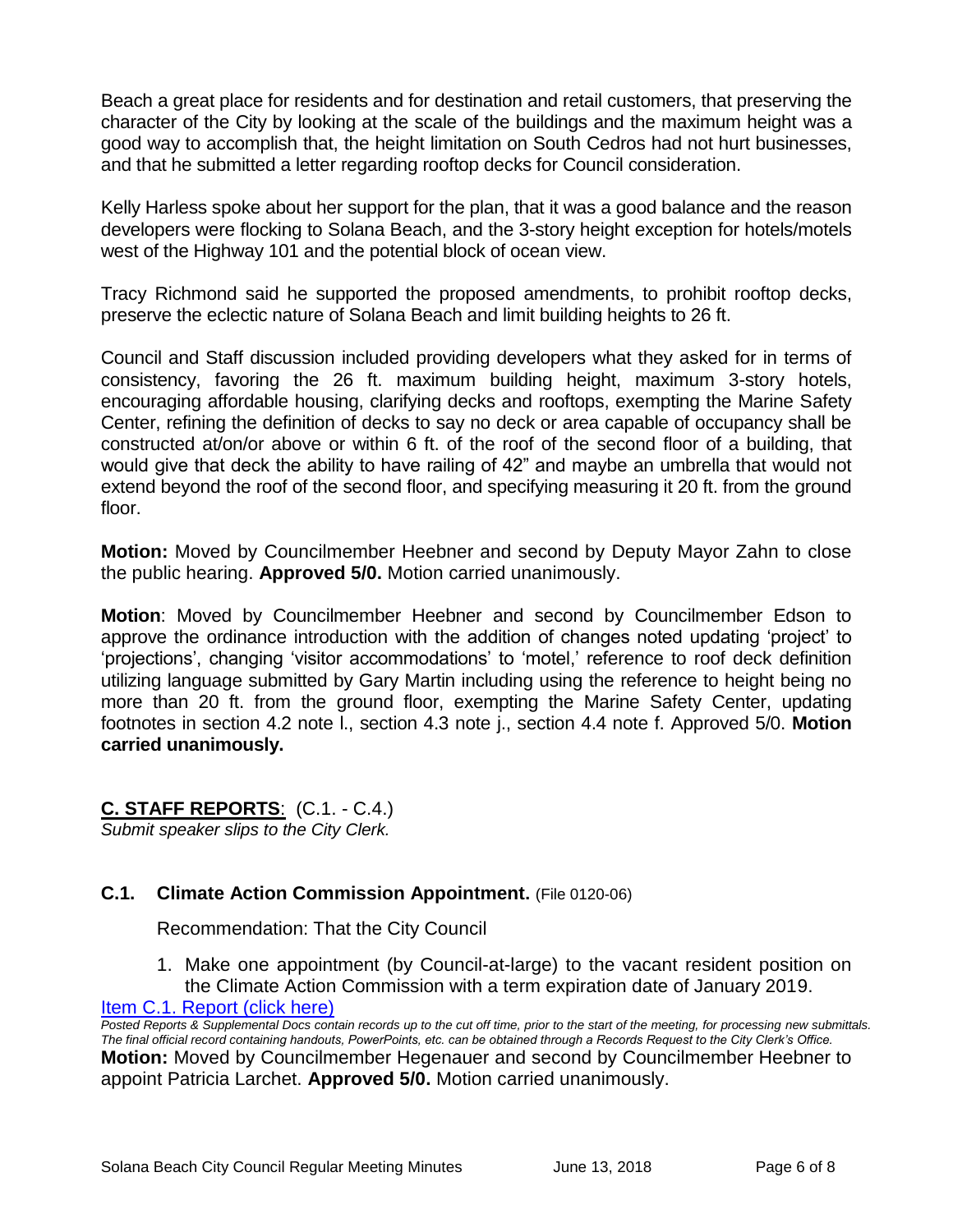# **C.4. Community Grant Program Requests Fiscal Year 2018-19.** (File 0330-25)

Recommendation: That the City Council

1. Receive the Staff Report, Community Grant applications and consider both the applications and the presentations from the grant applicants. This item will come back to the City Council at the June 27, 2018 City Council Meeting for Council's grant allocations.

[Item C.4. Report \(click here\)](https://solanabeach.govoffice3.com/vertical/Sites/%7B840804C2-F869-4904-9AE3-720581350CE7%7D/uploads/Item_C.4._Report_(click_here)_6-13-18.PDF)

[Item C.4. Updated Report #1 \(Updated 6-07 at 4:00pm\)](https://solanabeach.govoffice3.com/vertical/Sites/%7B840804C2-F869-4904-9AE3-720581350CE7%7D/uploads/C.4._Updated_Report_1_-_6-13-18.pdf)

[Item C.4. Supplemental Docs \(Updated 6-13 at 9:00am\)](https://solanabeach.govoffice3.com/vertical/Sites/%7B840804C2-F869-4904-9AE3-720581350CE7%7D/uploads/C.4._Supplemental_Docs_(updated_6-13_9am).pdf)

*Posted Reports & Supplemental Docs contain records up to the cut off time, prior to the start of the meeting, for processing new submittals. The final official record containing handouts, PowerPoints, etc. can be obtained through a Records Request to the City Clerk's Office.*

Dan King, Assistant City Manager introduced the item and said that 12 of the 14 applicants would be presenting.

Deputy Mayor Zito reviewed the time allotment of 3 minutes for each organization to present their application, that Council would ask any relevant questions, and clarified that each individual had one opportunity to speak on the item, so if one wanted to speak to another application, they would need to do so within their original 3 minute allotted time.

The following organizations presented their application and answered questions from Council.

- American Association of University Women
- Assistance League,
- Boys & Girls Club La Colonia Clubhouse Youth Program
- Casa de Amistad
- CRC (Community Resource Center)
- La Colonia de Eden Gardens Foundation
- North County Repertory Theatre
- North County Immigration & Citizenship Center
- Reality Changers
- Solana Beach Civic & Historical Society
- Solana Beach Disconnect Collective
- Solana Beach Soccer Club

Deputy Mayor Zito recessed the meeting at 8:24 p.m. for a break and reconvened at 8:29 p.m.

#### **C.2. New Exclusive Solid Waste and Recycling Franchise Agreement with EDCO Waste and Recycling.** (File 1030-15)

Recommendation: That the City Council

1. Adopt **Resolution 2018-075** approving the new Exclusive Franchise Agreement with EDCO for residential and commercial solid waste and recycling services.

[Item C.2. Report \(click here\)](https://solanabeach.govoffice3.com/vertical/Sites/%7B840804C2-F869-4904-9AE3-720581350CE7%7D/uploads/Item_C.2._Report_(click_here)_6-13-18.PDF)

*Posted Reports & Supplemental Docs contain records up to the cut off time, prior to the start of the meeting, for processing new submittals. The final official record containing handouts, PowerPoints, etc. can be obtained through a Records Request to the City Clerk's Office.*